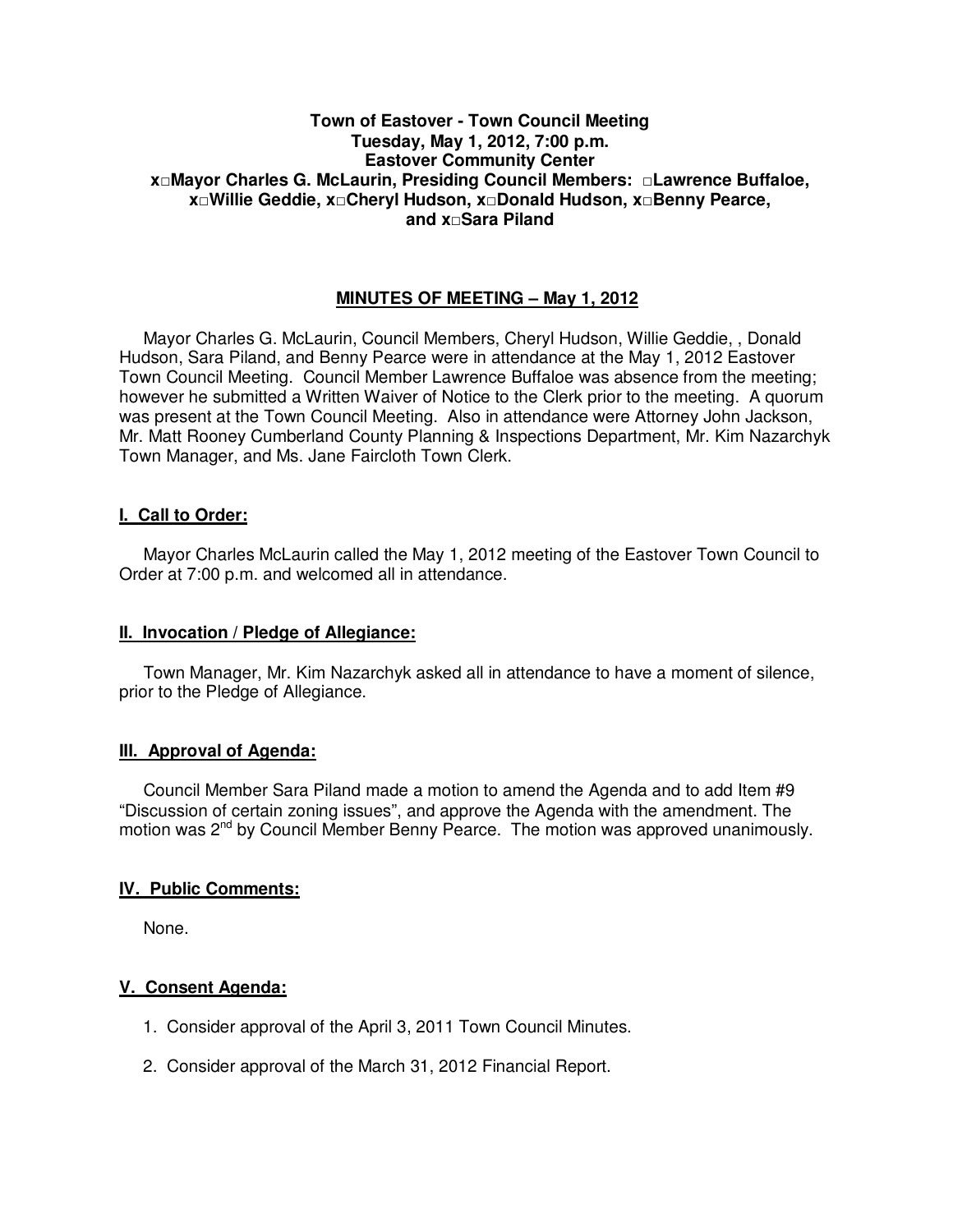Council Member Cheryl Hudson made a motion to approve the Consent Agenda as stated. The motion was 2<sup>nd</sup> by Council Member Donald Hudson. The motion was approved unanimously.

### **VI. Discussion Agenda:**

### **Agenda Item #1:**

### **Briefing by Mr. Morgan Johnson, Chairman Eastover Sanitary District (ESD).**

Mr. Morgan Johnson, Chairman Eastover Sanitary District gave a brief update to the Council on the ESD water line installation. He stated that there are three crews working constantly and are making progress. Mr. Johnson stated that ESD would be providing bottles of water for Heritage Day.

### **Agenda Item #2:**

### **Discussion of new statement for motions on Cases.**

 Council Member Sara Piland requested that a full sheet be prepared concerning how to make motions, rather than just the email provided by Ms. Speicher from the Cumberland County Planning & Inspections Department. Mr. Nazarchyk stated that he would prepare a full sheet for the Council concerning the motions.

## **Agenda Item #3:**

## **Discussion of Eastover's participation in the Cumberland County Urban City Entitlement Designation.**

 Mr. Nazarchyk stated that this is for our information. The Town's participation with the county ends in September, and will automatically renew unless the Council takes action to withdraw from the program. If not, the town's participation will renew for a three year period for area residents. This program has helped 37 people in our Town with home repairs and/or improvements totaling \$633,944, and an additional \$503,366 has been given to help with water/sewer hookups. Total received is \$1,137,310. He stated that Falcon and Godwin are in the program. The name and address is as follows: Cumberland County Community Development, 245 Person Street, Home Repair Assistance, Fayetteville, NC.

 Council Member Cheryl Hudson made a motion for the Town of Eastover to continue to participate in the program as stated above. The motion was  $2^{nd}$  by Council Member Willie Geddie. The motion was unanimously approved.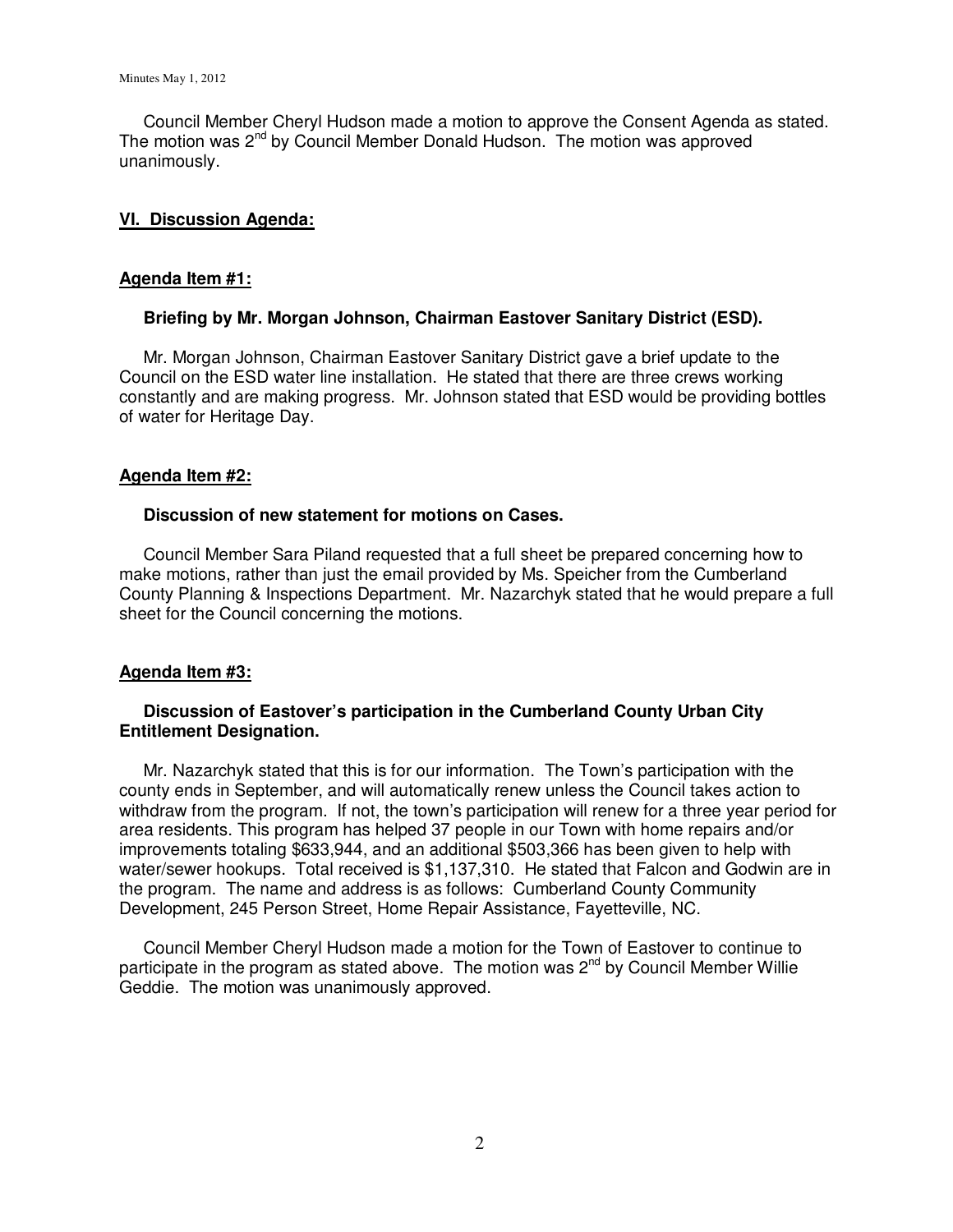### **Agenda Item #4:**

#### **Discussion of Financial support for "Movie Night".**

 Mr. Nazarchyk stated that Attorney Chuck Britton wants to continue with the "Movie Night" and is requesting financial assistance from the Town to help pay for the Copyright License. Attorney Britton purchased the Copyright License at his expense last year at a cost of \$300. Attorney John Jackson stated "Movie Night" must be open to all, and at no cost to anyone if the Town wants to do this. Council Member Sara Piland stated that she thinks the Civic Club should fund this "Movie Night" issue. No further discussion was made on this issue.

### **Agenda Item #5:**

### **Presentation of recommended Budget for 2012-2013 (FY13).**

 Mr. Nazarchyk, presented the proposed Budget for the Town of Eastover for Fiscal Year (FY) 2013 (July 1, 2012- July 31, 2013) to the Council. He stated that this budget provides for the operation of Town government, and the continuation of services in the area of Fire, Police, Parks & Recreation, Planning & Zoning, and Street Lights.

 Mr. Nazarchyk stated that the Town will maintain its current tax rate of twenty and one-half cents (\$0.205) per \$100 valuation, which was established in July 2007 at incorporation. Of this \$0.205 cents, the Town passes on fifteen and one-half (\$0.155) cents as described in the next paragraph, and receives \$0.05 of tax dollars. This amount is further reduced by 1.5% which is charged by Cumberland County for billing and collecting of property taxes. Property taxes, NC Franchise taxes, and Local Option Sales taxes continue to be primary sources of revenue.

 Mr. Nazarchyk stated that the estimated Assessed Property Valuation for the Town is \$284,991,995, a 1.8% increase over the previous fiscal year. With a tax rate of \$0.205 per \$100 valuation, and a collection rate of 98% this will generate approximately \$572,550 in ad valorem taxes. Of this \$572,550., the Town of Eastover will keep \$131,057 to support operations after disbursement of funds to Cumberland County for tax collections (\$8,588), Eastover and Vander Fire Departments for fire protection (\$279,290), County's Special Fire Chief Fund (\$13,970), and Fayetteville-Cumberland County Parks & Recreation (\$139,645).

 Mr. Nazarchyk stated that the projected budget is \$1,415,700, an increase of \$23,150 (1.67%) over the Adopted 2011-12 FY12 Fiscal Year budget, and results from increased property values and increased franchise taxes. In addition to the services listed in the first paragraph, the budget will support the following:

- Employee payroll increase of \$3,426 (3%)
- Part-time administrative assistant (\$12,000)
- Increased Professional Services for surface water runoff study (\$95,000)
- Increased Police protection (25,000)

 Mr Nazarchyk stated that he is setting aside a \$5,000 Contingency for a Tornado Alarm which will cost approximately \$13,500. The balance will be funded by other parties.

 Council Member Benny Pearce made a motion to approve the proposed Budget for FY13 as presented. The motion was 2<sup>nd</sup> by Council Member Sara Piland. The motion was unanimously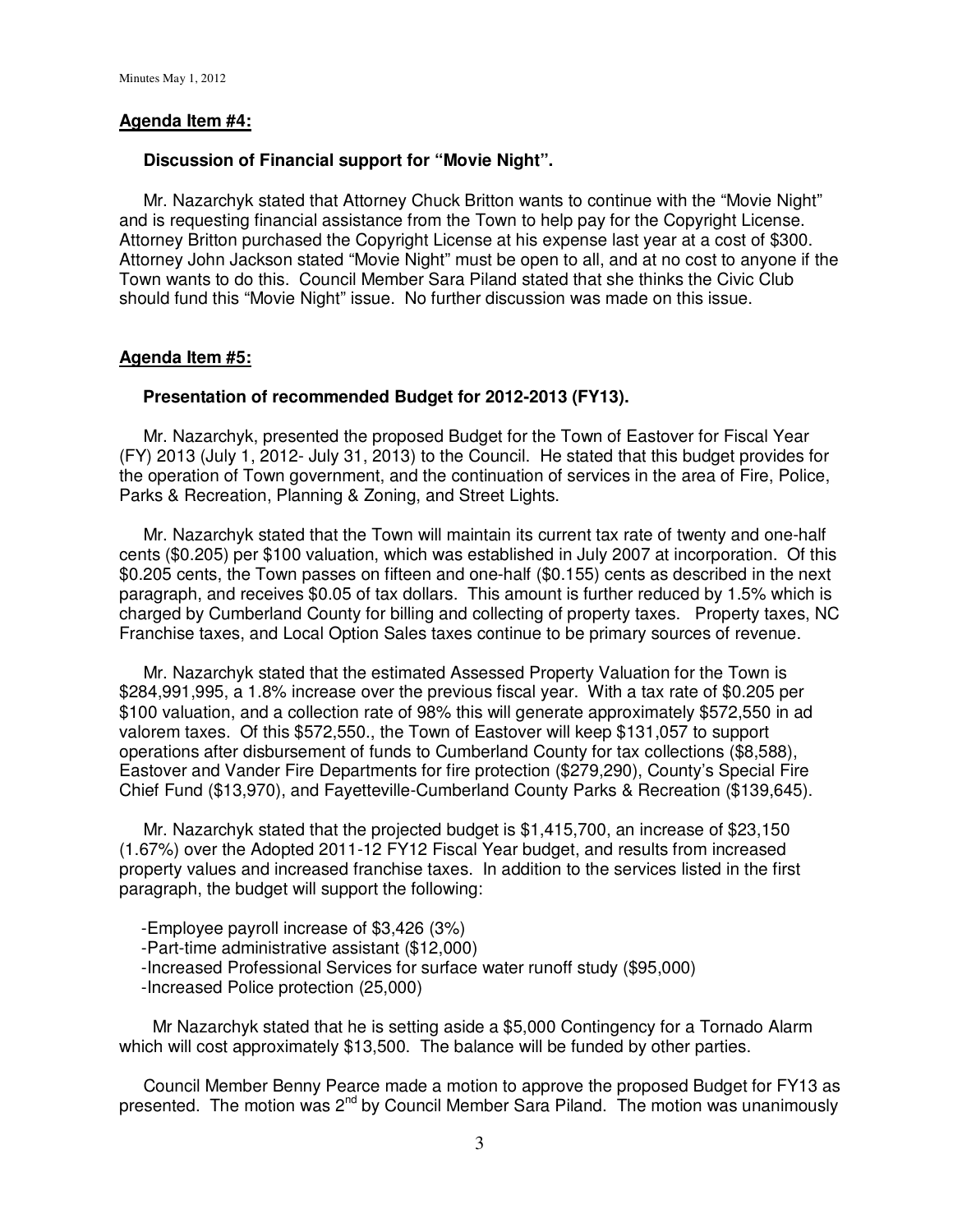#### approved.

 Mr. Nazarchyk stated that the Public Hearing on the FY13 Budget will be presented to the public at the June 5, 2012 Town Council Meeting.

# **Agenda Item #6:**

## **Discussion of speed limit signs for Mr. Zion Lane.**

Mr. Nazarchyk informed the Council that he had a complaint about the danger of children walking to Armstrong School, and almost being hit by speeding cars traveling to the school. Attorney Jackson stated that the town can post speed limit signs on streets owned by the Town. He stated that the Town needs an Ordinance stating the speed limit is 35 MPH unless otherwise posted. He also stated that we must have an Ordinance for the speed to be enforced. Council Member Sara Piland asked if we could make the speed limit 10 or 15 miles per hour on this street. Attorney Jackson stated yes, if stated in the Ordinance. The Council informed the Town Manager to take care of this and to prepare an Ordinance as stated by Attorney Jackson.

## **Agenda Item #7:**

# **CASE NO. 12-042. CONSIDERATION OF EASTOVER SANITARY DISTRICT, REQUEST FOR A C(P) SITE PLAN REVIEW, COUNTY ZONING ORDINANCE; ZONING: C(P) SITE PLAN REVIEW, COUNTY ZONING ORDINANCE; ZONING: C(P); TOTAL ACERAGE: 0.69 +/-; LOCATION: 3324 BAYWOOD ROAD (SR 1831).**

Mr. Matt Rooney from the Cumberland County Planning & Inspection Department informed the Council that the applicant had withdrawn the petition for this case.

## **Agenda Item #8:**

## **Discussion of Policy Statement regarding prayer during Council Meeting**.

 Per discussion with the Council and Attorney Jackson it was determined that the Town Council Meetings will have a moment of silence before the Pledge of Allegiance. This will give anyone of any faith to pray, or not to pray if desired.

 The Town Manager presented to the Council Resolution 2012-5 "Resolution Adopting the Policy Statement of The Eastover Town Council Regarding Prayer at Council Meetings". He also presented the "Policy Statement Regarding Prayer during Eastover Town Council Meetings" to the Council for approval.

 Council Member Benny Pearce made a motion to approve the Resolution 2012-5 and the Policy Statement Regarding Prayer. The motion was 2<sup>nd</sup> by Council Member Donald Hudson. The motion was unanimously approved.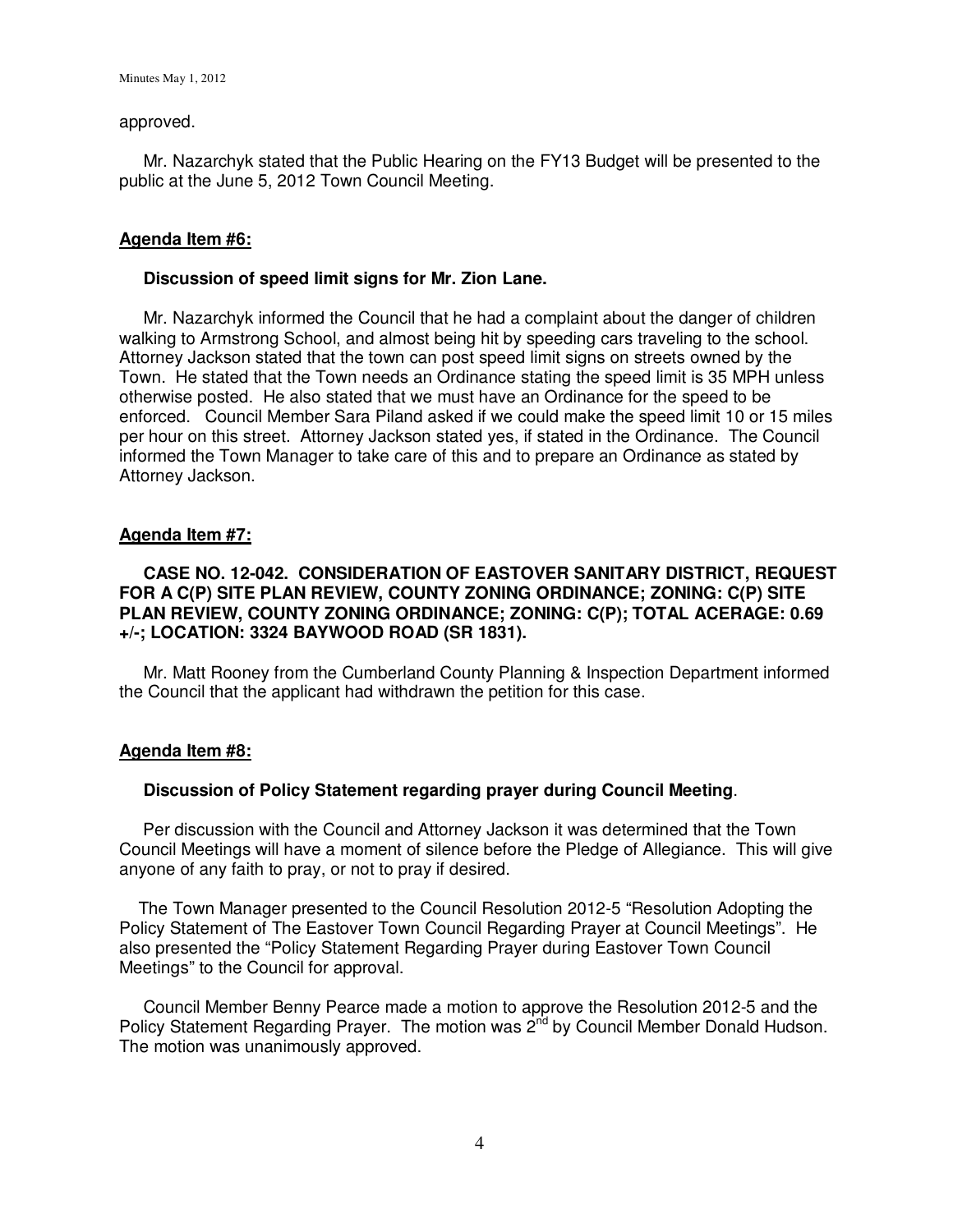### **Agenda Item #9:**

#### **Discussion on certain zoning issues.**

Council Member Sara Piland stated that she wanted to discuss Zoning C(P) verses C1(P) in general limits. She stated that she wanted to avoid big box stores, wanted to address the size of buildings. She stated that she is specifically talking about the 2 lots, 24 acres on Murphy Road. She stated that she would like to see commercial with conditions, and with Site Plan on commercial land, a Conditional Use overlay so we can better control what comes into the Town. She stated that she feels that C1(P) is less intrusive.

 Mr. Matt Rooney stated that there is no minimum, or maximum on existing lots. He stated that there has to be 1 parking space per 100 feet of building. He stated that there is no limit in Cumberland County on building size, and storm water runoff would have to be considered. Mr. Rooney stated that Notice Letters will go out to adjoin property owners concerning this property.

 Attorney John Jackson stated that we may have some issues legally to block out big box stores.

 The Council asked the Town Manager to research any action previously taken by the Council to protect A1 zoning and report prior the May 16, 2012 Planning Meeting.

#### **VII. Receive Mayors Update**:

 Mayor McLaurin stated that Heritage Day is May 5, 2012 and he is hoping for good weather. He stated that we need to get more sponsors each year for the Heritage Day event.

 Mayor McLaurin stated that Council Member Sara Piland was featured in the North Carolina League of Municipalities (NCLM) news letter "Southern City" commending her for her assistance to the new Town of Archer Lodge in Johnston County.

 Mayor McLaurin stated that the Mayor's Coalition Meeting will be Friday, May 4, 2012. It will be hosted by the City of Fayetteville. Mayor McLaurin stated that Mayor Pro Tem Cheryl Hudson would attend it his place. He stated that he was so busy with the Heritage Day preparations he would be unable to attend.

#### **XI. Receive Council Members Updates:**

None.

## **X. ReceiveTown Managers Update:**

 Mr. Nazarchyk stated that on Wednesday, May 16, 2012 there will be Webinar Ethics Training at the Town Hall for the newly elected officials. The time will be from 10:00 to 12:00 a.m. He stated that Council Members Cheryl Hudson, Sara Piland and Willie Geddie are required to attend.